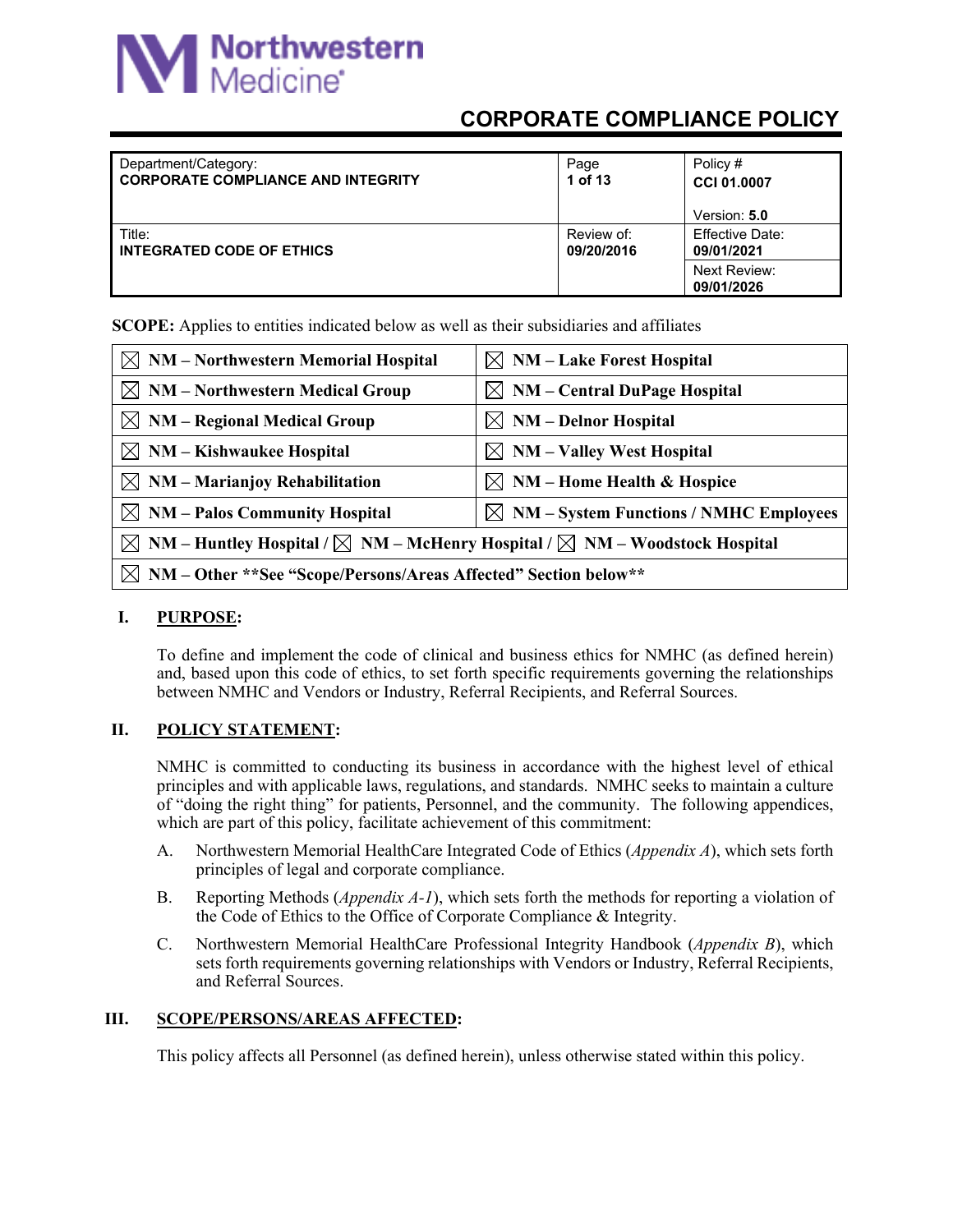| Title:                           | Page<br>2 of 13 | Policy # CCI 01.0007 |
|----------------------------------|-----------------|----------------------|
| <b>INTEGRATED CODE OF ETHICS</b> |                 | Version: 5.0         |

#### **IV. PROCEDURAL RESPONSIBILITIES:**

- A. Guidance for ethical business decision-making consistent with this policy is provided by the Office of Corporate Compliance & Integrity, Office of General Counsel, and/or external resources as deemed necessary.
- B. Guidance for ethical clinical decision-making, including professional consultation, is provided by appropriate NMHC resources, such as a Medical Ethics Consultation, as deemed necessary.

#### **V. DEFINITIONS:**

- A. House Staff: Residents and fellows of McGaw Medical Center of Northwestern University who are neither employed by NMHC nor otherwise falling within the definition of NMHC Personnel, but only in connection to their activities on NMHC premises and/or access to NMHC information.
- B. Medical Staff: NMHC hospital medical staff who are neither employed by NMHC nor otherwise falling within the definition of NMHC Personnel, but only in connection to their activities on NMHC premises and/or access to NMHC information.
- C. NMHC: Northwestern Memorial HealthCare and entities wholly-owned or wholly-controlled by Northwestern Memorial HealthCare (individually referred to herein as an "NMHC-entity," and collectively referred to herein as "NMHC"). For purposes of this definition, "NMHC" and "NMHC-entity" shall also include those entities partially-controlled by NMHC (i.e. joint ventures) if, within a policy addressing joint ventures, the entities are expressly identified as being subject to this policy.
- D. NMHC Personnel: Includes NMHC employees (including employed physicians); volunteers; corporate officers; directors; Board committee members; student trainees; temporary agency staff or leased employees; and Medical Staff or House Staff who (a) hold a paid or unpaid medical administrative position (e.g., clinical Department Chairs, Section and Division Chiefs, or special care unit directors), (b) have procurement responsibility or the authority to recommend such procurement, or (c) participate on Boards or Board committees; and persons whose conduct is under the direct control of NMHC.
- E. Personnel: NMHC Personnel, Medical Staff, and House Staff, collectively.
- F. Private Inurement: Any situation where the earnings of a tax exempt entity inures in whole or in part to the benefit of private individuals.
- G. Referral Recipient: A person or entity, or an employee or representative of a person or entity, who or which receives or could potentially receive patient referrals from NMHC. For example, a Referral Recipient would include a hospital, nursing home or other physician to which a physician refers patients.
- H. Referral Source: Refers to person or entity, or an employee or representative of a person or entity, who or which refers or could potentially refer patients to NMHC. Referral Sources include, for example, community physicians who refer patients to NMHC for specialty services.
- I. Vendor or Industry: Includes any individual or entity that provides or could provide products or services of any type to NMHC. This includes, by way of example, providers of diagnostic, preventative, remedial and therapeutic services, such as doctors, nurses, hospitals and other private, public and voluntary organizations; medical device and equipment and pharmaceutical manufacturers and distributors; biotechnology firms; health insurance firms; and others that provide or could provide products and services directly related to the provision of health care and directly affecting the provision of health care; and other individuals and entities whose products or services are not necessarily limited to the health care industry (e.g., banks, law firms, information systems vendors, architects, and similar organizations).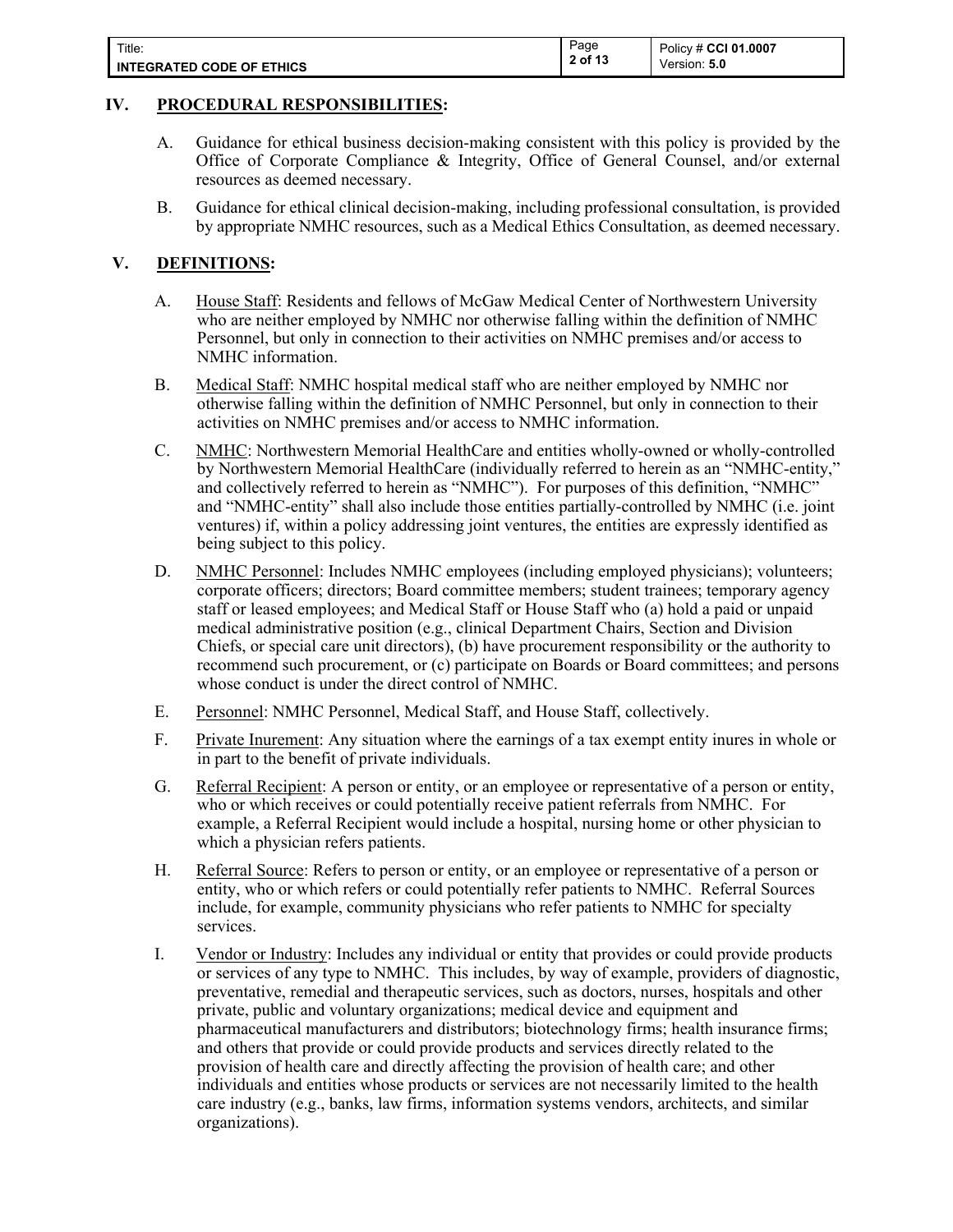| Title:                           | Page            | Policy # CCI 01.0007 |
|----------------------------------|-----------------|----------------------|
| <b>INTEGRATED CODE OF ETHICS</b> | 3 of 13<br>- 10 | Version: <b>5.0</b>  |

#### **VI. POLICY UPDATE SCHEDULE:**

This policy is reviewed or updated every five (5) years or more often as appropriate.

#### **VII. RELEVANT REFERENCES:**

- A. The Joint Commission Leadership Standards
- B. U.S. Sentencing Guidelines
- C. Department of Health and Human Services Office of Inspector General, OIG Compliance Program Guidance for Hospitals, 63 Fed. Reg. 8987-98 (Feb.23, 1998).
- D. Department of Health and Human Services Office of Inspector General, OIG Supplemental Compliance Program Guidance for Hospitals, 790 Fed. Reg. 4858-76 (Jan. 31, 2005).

#### **VIII. APPENDICES:**

*[Appendix A: NMHC Integrated Code of Ethics](#page-4-0) [Appendix A1 – Reporting Methods](#page-11-0)  [Appendix B: NMHC Professional Integrity Handbook](https://nm.ellucid.com/documents/view/4016/active/)*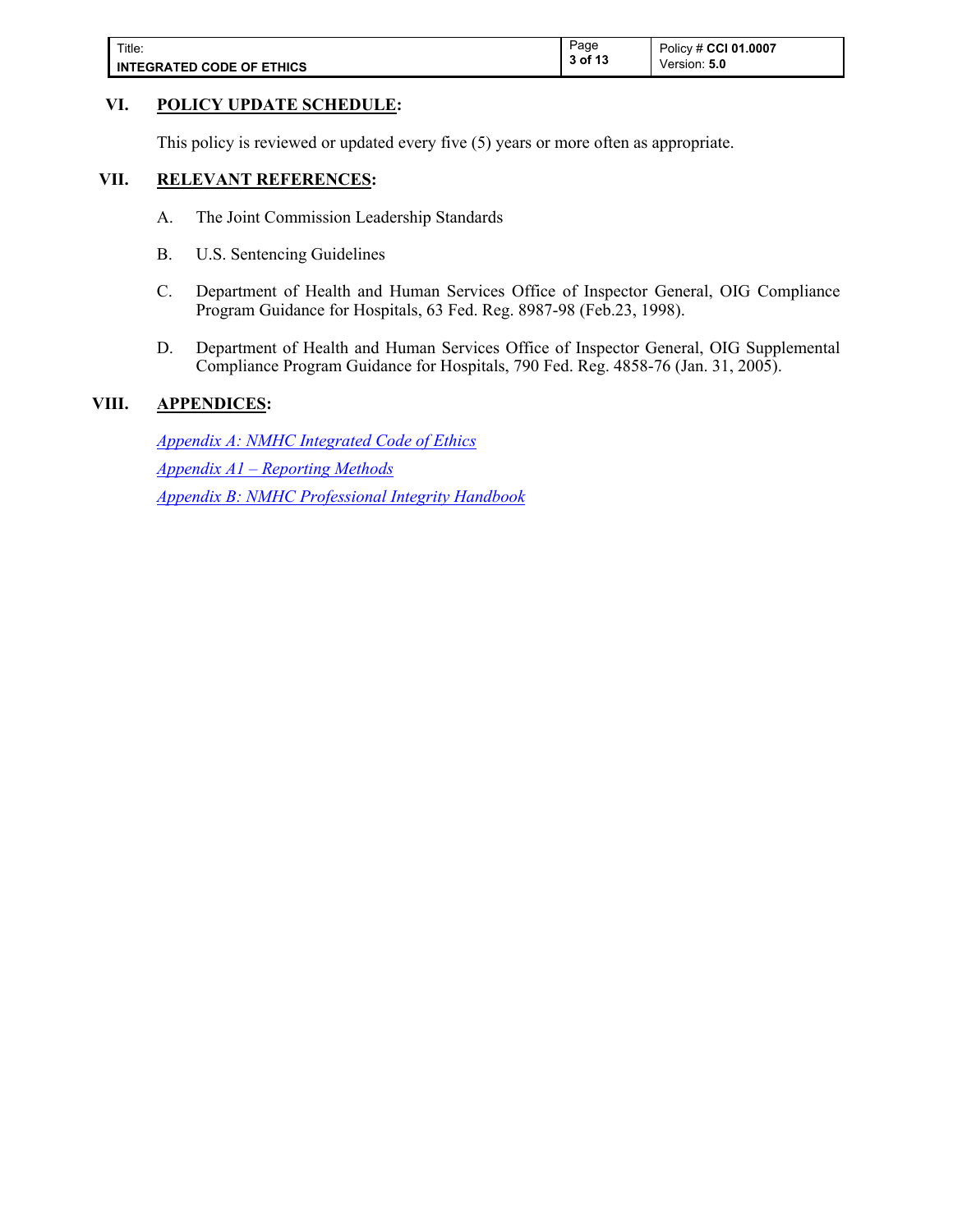| Title:<br><b>INTEGRATED CODE OF ETHICS</b> |                        |                                                                                                                                                               | Page<br>4 of 13 | Policy # CCI 01.0007<br>Version: 5.0                        |
|--------------------------------------------|------------------------|---------------------------------------------------------------------------------------------------------------------------------------------------------------|-----------------|-------------------------------------------------------------|
| IX.                                        | <b>APPROVAL:</b>       |                                                                                                                                                               |                 |                                                             |
|                                            | Responsible Party:     | Jennifer Wooten Ierardi<br><b>Chief Integrity Executive</b>                                                                                                   |                 |                                                             |
|                                            | Reviewers:             | Accreditation, Clinical Compliance<br>Risk Management<br>Quality<br>NMHC-entity Chief Medical Officers<br>Office of General Counsel<br>for Regulatory Affairs |                 | Northwestern University Feinberg School of Medicine, Office |
|                                            | Committee:             | <b>NMHC Board Quality Committee</b><br>Approved: 07/26/2019                                                                                                   |                 |                                                             |
|                                            | <b>Approval Party:</b> | Jennifer Wooten Ierardi<br>Chief Integrity Executive, NMHC                                                                                                    |                 |                                                             |

# Revised: 01/20/2011 – Migrated from NMH 1.11 ADM, v 05/29/2008

**X. REVIEW HISTORY:**

Revised: 05/2012: - Split Conflict Management and Code of Ethics into two policies Revised 08/2015: Added *Appendix B,* Northwestern Memorial HealthCare Professional Integrity Handbook Revised: 09/2016: Added Kishwaukee Health System – no other content changes Revised: 01/09/2017: Added Marianjoy Rehabilitation – no other content changes Reviewed: 09/01/2021 – Palos Inclusion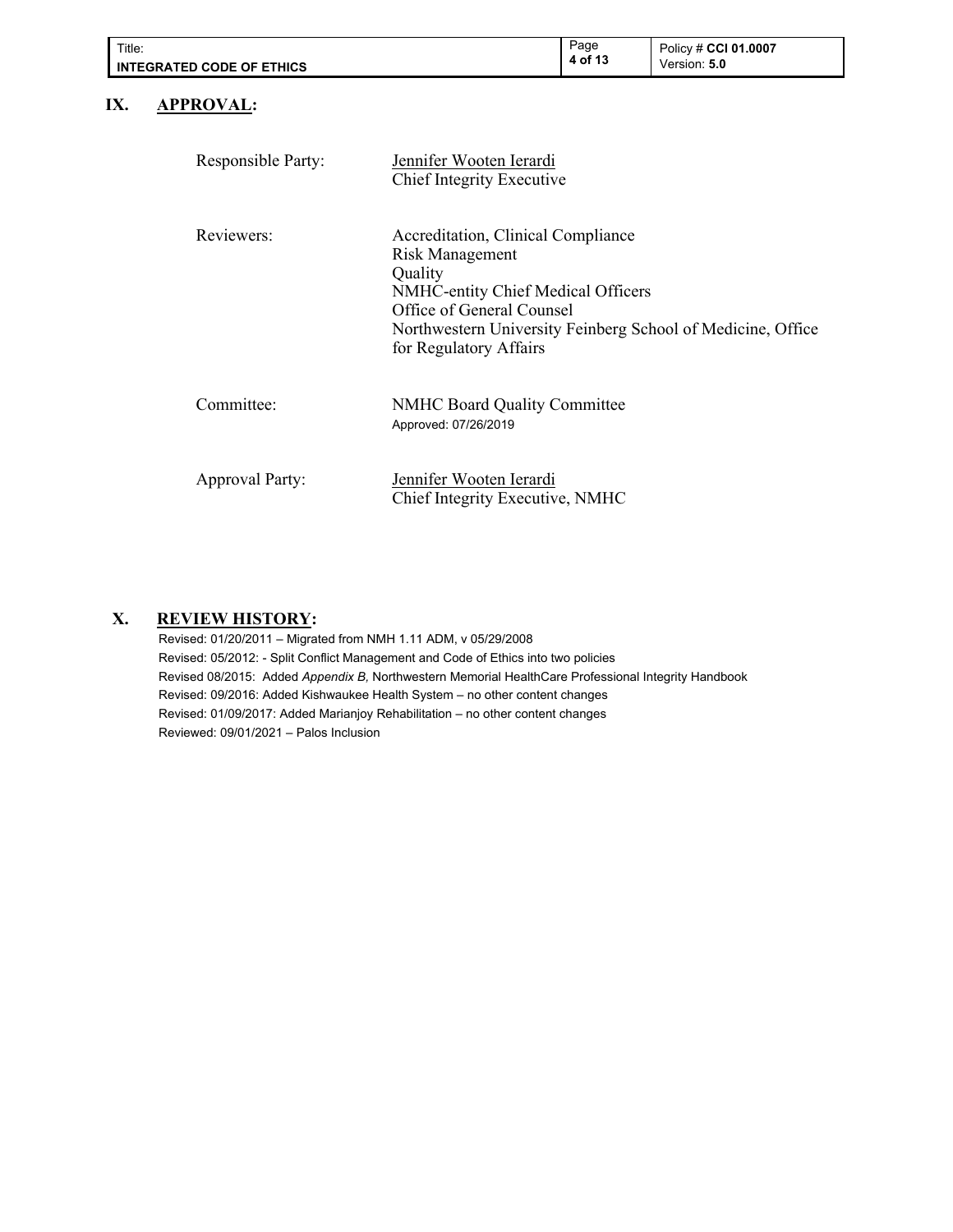#### <span id="page-4-0"></span>**Appendix A: Northwestern Memorial HealthCare Integrated Code of Ethics**

Page **5 of 13**

Northwestern Memorial HealthCare and entities wholly-owned or wholly-controlled by Northwestern Memorial HealthCare (individually referred to herein as an "NMHC-entity," and collectively referred to herein as "NMHC") have a long-standing policy of consistently "doing the right thing" for patients, Personnel, and the community. Our reputation relies on the commitment of each one of us to fully understand and consistently demonstrate our core values.

Our reputation is an asset of the business. To ensure that everyone understands what he or she must do to sustain and grow this asset, NMHC created this Integrated Code of Ethics (the "Code"). It provides guidance in answering legal and ethical questions that may arise from our work. The Code requires that all of us conduct our activities honestly and lawfully and comply with laws that apply to the healthcare industry.

The Code represents NMHC's commitment to provide a healthy, fair, and productive work place that supports and enables Personnel to do their best work. In return, Personnel should treat one another with respect and consideration, do their best to uphold and enhance NMHC's good reputation, and protect and preserve patient safety and quality of care.

The Code requires that all of us adhere to NMHC policies and procedures. The Code is intended to be an *overview* of NMHC's policies and standards and applies to all Personnel. The reader, therefore, should also consult other NMHC policies and procedures, including those referenced herein, that address specific topics and that contain additional detail, direction and guidance with respect to those laws, regulations and standards related to the topic.

- I. Legal Compliance
	- A. NMHC must ensure all its activities or actions on its behalf comply with applicable laws and appropriate ethical standards.
	- B. Personnel are required to comply with all applicable laws and standards, as well as all NMHC policies based upon such laws or standards, whether or not specifically mentioned in this document.
		- 1. Compliance with General Laws and Standards
			- a. Personnel must comply with all applicable laws and standards that regulate how healthcare is provided. These laws include, but are not limited to, laws and standards affecting the regulation of the delivery of healthcare, including local, state and federal licensing requirements; The Joint Commission accreditation standards; laws affecting employment, labor, benefits, and collective bargaining obligations; and environmental laws.
		- 2. Employment and Labor Laws
			- a. Personnel must comply with applicable laws that regulate employment. Examples of these laws include:
				- i. Wage and hour requirements; and
				- ii. State and Federal civil rights laws, including laws protecting employees from sexual harassment and discrimination; collective bargaining and union laws; and laws protecting employees from arbitrary termination of employment.
		- 3. Quality, Safety and Environmental Laws
			- a. Personnel must comply with laws that protect the safety and well-being of NMHC patients and fellow Personnel. Examples of these include:
				- i. Laws prohibiting the discharge of certain specified materials into the air or water; and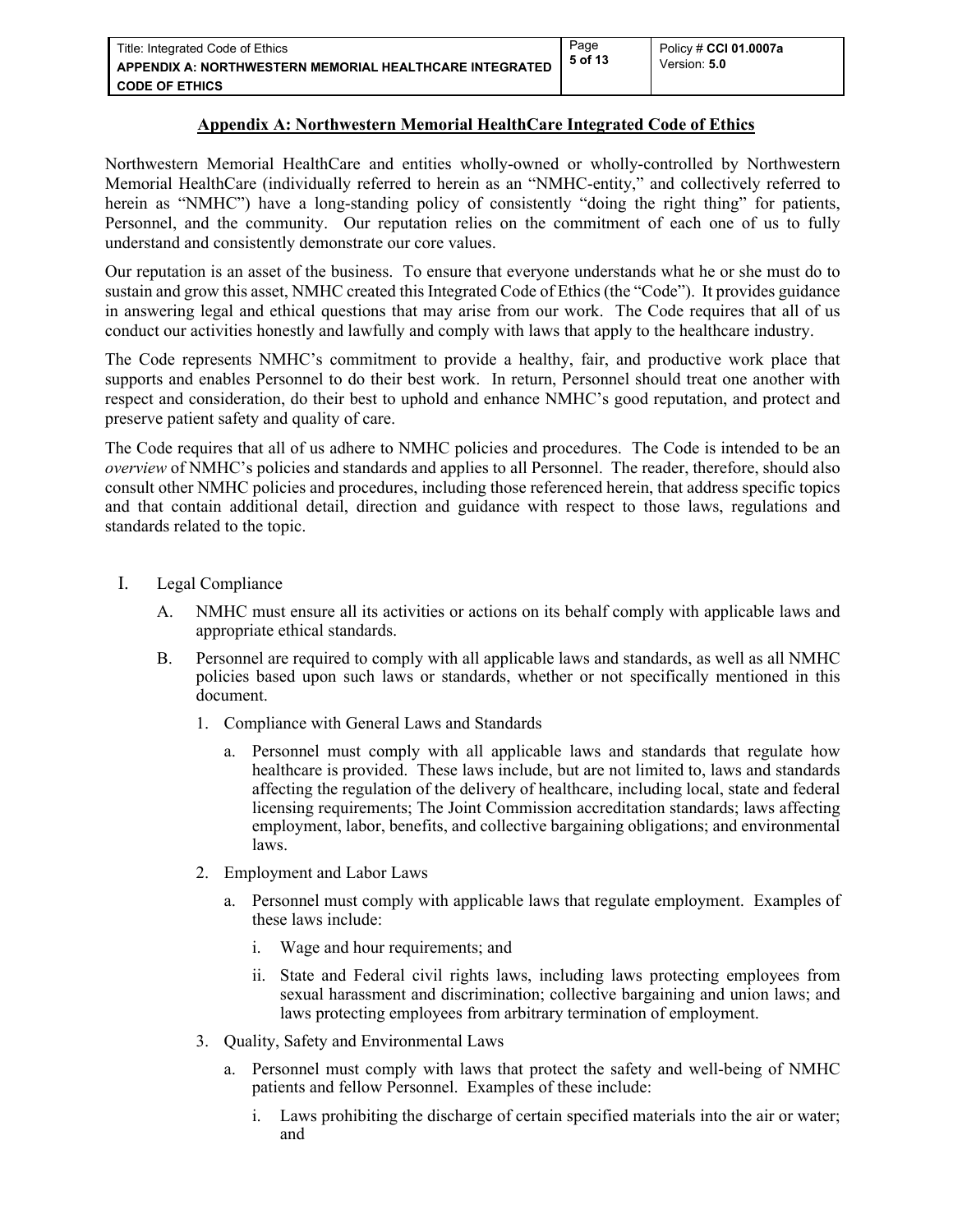- ii. Laws protecting Personnel and patients from exposure to toxic and other environmental hazards.
- C. If there are questions about the existence, interpretation or application of any law, they should be directed to the Office of General Counsel or the Office of Corporate Compliance & Integrity.

#### II. Corporate Compliance

- A. Compliance with Applicable Laws
	- 1. Personnel must comply with all applicable laws, as well as all NMHC policies based upon such laws, that regulate business practices involved in providing healthcare including, but not limited to, antitrust laws, fraud and abuse prohibitions, and laws affecting tax-exempt corporations.
	- 2. Compliance with these laws, which are discussed throughout this policy, is the subject of NMHC's Corporate Compliance & Integrity training.
	- 3. Personnel must maintain compliance at all times and complete required Corporate Compliance & Integrity training.
	- 4. Personnel whose jobs with NMHC require them to have more detailed knowledge of specific areas of these laws must also attend specialized NMHC education programs.
	- 5. Personnel should request assistance from the Office of General Counsel or the Office of Corporate Compliance & Integrity when faced with business decisions that may involve a risk of violating one of these laws or if they have questions regarding the interpretation or application of the laws.
- B. Accurate Books and Records
	- 1. All books and records must be maintained in an accurate, complete, not misleading and timely manner.
	- 2. Records shall be retained per the requirements stipulated in laws, as well as all NMHC policies based upon such laws. It is the duty of Personnel to comply with all policies regarding record retention, as well as all applicable laws. Any Personnel not sure about such policies and laws should contact the Office of Corporate Compliance & Integrity. See *NMHC Administrative Policy: Records Management*.
	- 3. Complete and accurate medical records are required for each patient treated. In order to ensure that medical records can support all of their various purposes, it is extremely important that the records be complete, accurate, timely, and legible.
	- 4. All medical records must also be maintained in a confidential manner to ensure the integrity of doctor-patient and NMHC-patient relationships. See *NMHC Administrative Policy: Privacy and Confidentiality: Patient Information*.
	- 5. All books, records, and accounts must accurately reflect the nature of the transactions recorded. All assets and liabilities of NMHC must be accurately recorded on the books. There shall be no undisclosed or unrecorded fund or asset in any amount for any purpose; no false, misleading or artificial entries for any purpose; and no payment shall occur, or purchase price agreed to, with the intention or understanding that any part of such payment is for anything other than that described in the document supporting the payment.
	- 6. Cost must be allocated and billed to a government contract, program, or other entity properly and in accordance with law. Timely and accurate completion of time records by all Personnel is essential. Personnel shall report only the true and actual number of hours worked.
	- 7. Expenses, properly incurred in performing NMHC business, must be documented promptly with accuracy and completeness on expense reports in accordance with applicable policy.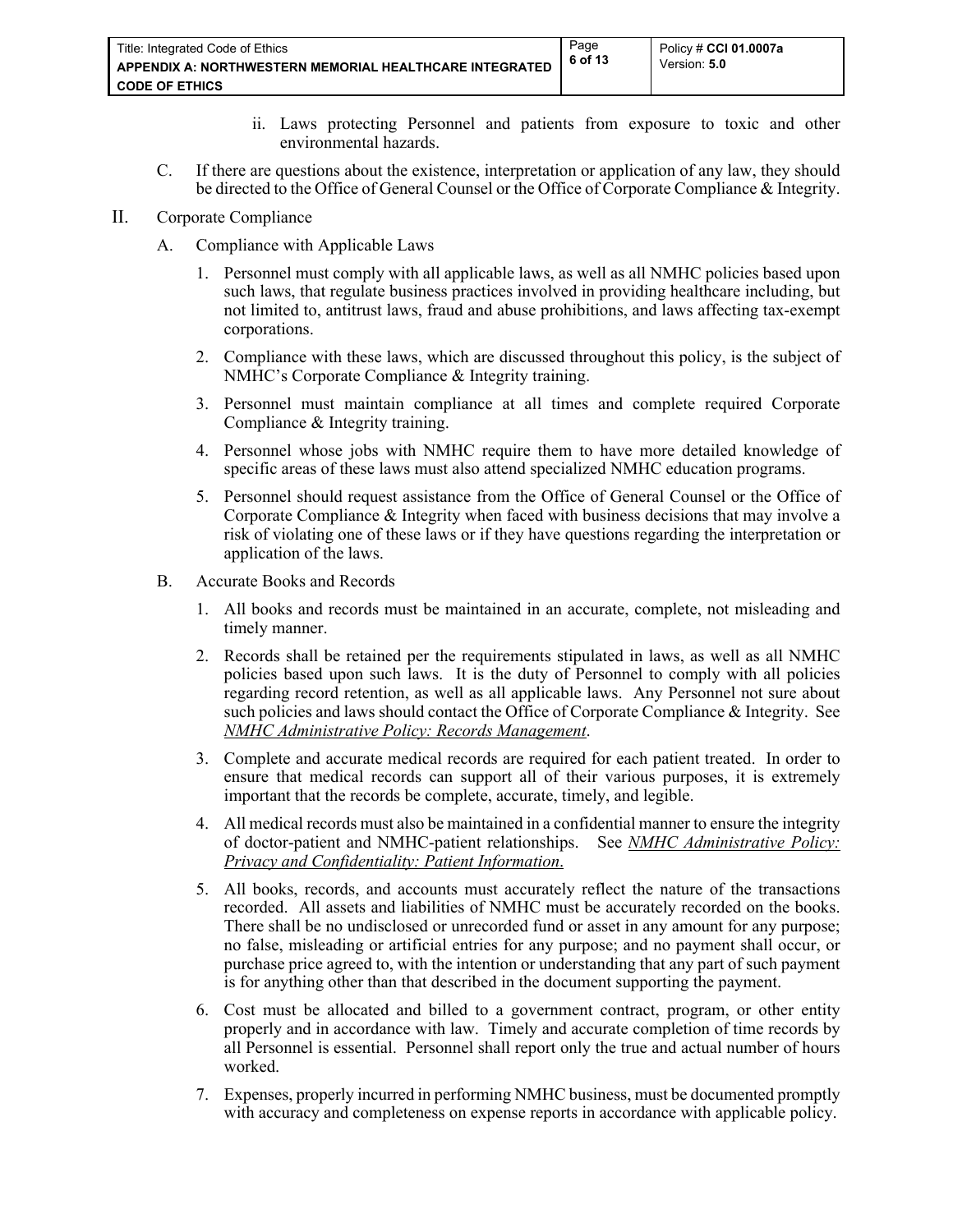#### C. Conflict of Interest

- 1. Personnel must avoid situations in which their personal interests could reasonably be expected to, or even appear to, affect their independence of judgment with respect to NMHC business. Personnel should consider themselves to be persons in positions of trust and act accordingly. Actual or potential conflicts of interest must be disclosed as required by *NMHC Administrative Policy: Conflict of Interest*.
- 2. Personnel shall not ask for, take, offer, or give any payments, fees, cash-equivalents, loans, services from or to any person or firm as a condition or result of doing business with NMHC. Acceptance of such gifts or favors is addressed in *Appendix B* to this policy.
- D. Fraud, Bribery and Theft
	- 1. Personnel may neither make improper use of NMHC, supplier or patient resources, nor let others do so. In particular, Personnel may not make, offer or receive bribes, kickbacks, or illegal payments of cash or other gifts, for any purpose, in any form or for any amount.
	- 2. Other examples of the improper use of NMHC resources include unauthorized appropriation, possession or personal use of NMHC supplier or patient assets such as charge cards, checking accounts, stationery, technology and patents, software, computers, communication and copying equipment, tools or office supplies. The unauthorized possession or inappropriate use, alteration, destruction or disclosure of NMHC data or documents is also forbidden.
- E. False Claims
	- 1. Personnel may not create or present for payment bills, claims or statements that contain false information or make or present false claims to the federal government for payment or use a false record or statement to obtain payment from the government.
- F. Patient Privacy, Confidentiality, and Security
	- 1. Protecting the privacy of patients and keeping all health records and information private and secure is an organizational commitment. Personnel are responsible for protecting the privacy and security of all Protected Health Information ("PHI"), Personal Identity Information ("PII") and other confidential information (oral or recorded in any form). See *NMHC Administrative Policy: Privacy and Confidentiality: Patient Information*.
- G. Marketing and Purchasing
	- 1. Two closely related and general principles should guide all marketing and purchasing actions by Personnel:
		- a. In business transactions, Personnel shall never make misrepresentations or lie to anyone. If Personnel believe that another person may have misunderstood them, they should promptly correct any misunderstandings. Honesty, based on clear communication, is the basis of integrity.
		- b. Personnel are to treat fairly everyone with whom they do business. In addition, they should contact the Office of General Counsel or the Office of Corporate Compliance & Integrity if they encounter any circumstances where they feel they are being inappropriately pressured or influenced to do something.
- H. Healthcare Fraud and Abuse
	- 1. Personnel may not accept, ask for or offer any payment for the referral of individuals for a service covered by any health benefit program, including without limitation Medicare, Medicaid, or other federal health benefit program.
	- 2. Personnel may not accept or ask for payment for the purchasing or leasing of any good, item or service covered under such programs.
	- 3. Physicians are prohibited from referring patients covered by Medicare, Medicaid, or other federal health benefit programs to a "designated health services" provider in which the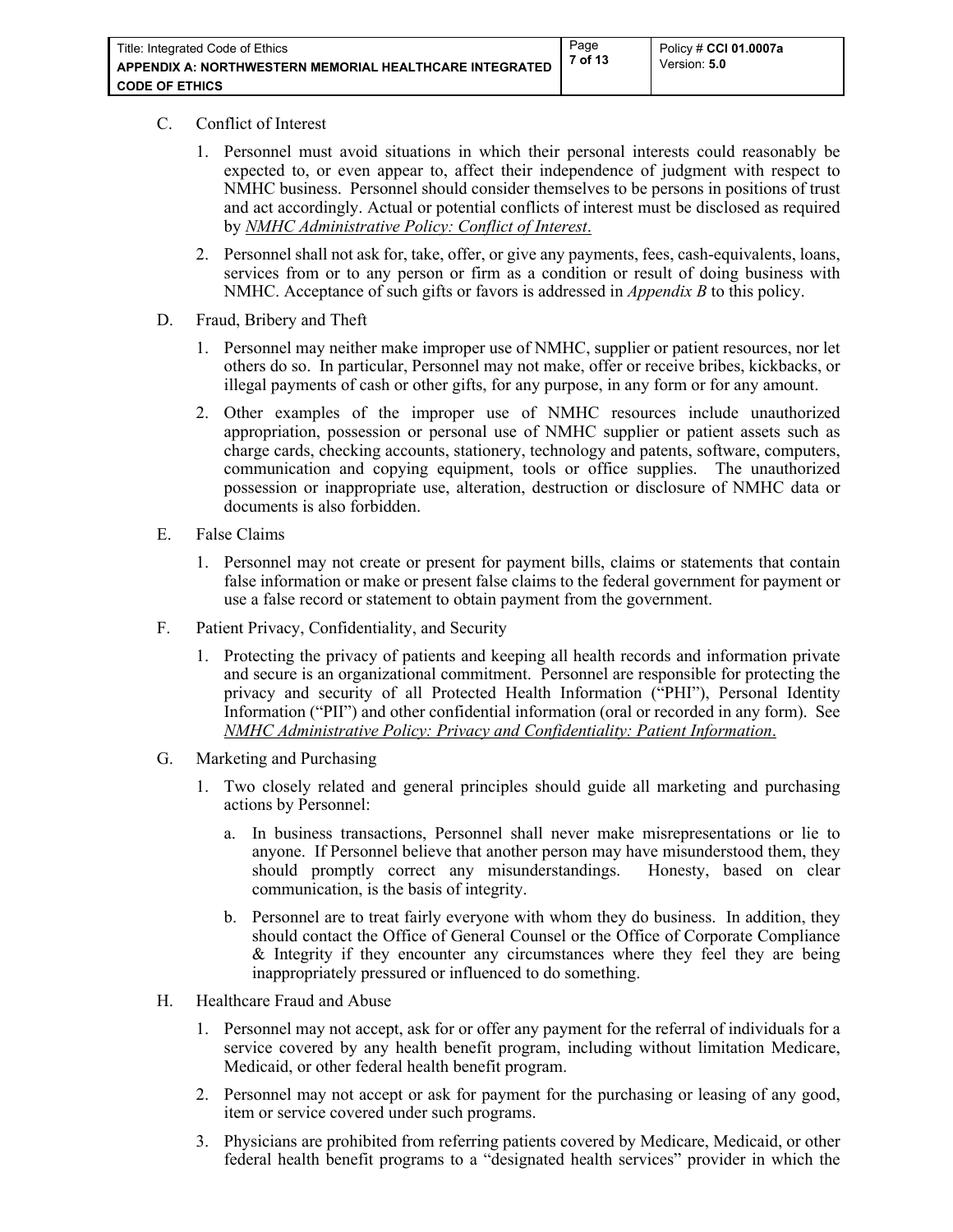physician or an immediate family member of such physician has a financial interest, unless permitted under the law. See *Appendix B* to this policy for the definition of "designated health services."

Page **8 of 13**

- 4. Personnel shall not allow Vendors or Industry to provide food on site at any NMHC-entity.
- I. Tax Exemption
	- 1. NMHC-entities that are exempt from taxation must follow certain rules to maintain this status. Specifically, the entities must avoid Private Inurement and not engage in substantial activities unrelated to their exempt purposes.
- J. Political Contributions

Tax exempt NMHC-affiliated entities must observe strict rules prohibiting contributions to and participation in any political campaign. NMHC may not contribute or loan, directly or indirectly, any funds or other assets to any political party or for the support or campaign of any person for political office. NMHC, however, allows individuals to participate on their own time and unrelated to their NMHC employment in political or similar advocacy activities.

- K. Emergency Medical Treatment and Labor Act ("EMTALA")
	- 1. EMTALA places certain obligations on medical service providers. NMHC is committed to complying with the provisions of EMTALA. This includes the performance of medical screening examinations, and, in the event an emergency medical condition exists, the stabilization of the patient or appropriate transfer. See *NMH Patient Care Policy: EMTALA: Emergency Medical Treatment and Labor Act* or entity specific EMTALA policy, as appropriate.
- L. Antitrust
	- 1. All NMHC Personnel must comply with applicable antitrust and related laws that regulate competition. Examples of conduct that are forbidden by these laws include:
		- a. Agreements to fix prices, divide markets or territories or collude (including sharing pricing information) with competitors in any way that lessens competition.
		- b. Boycotts, including certain exclusive dealing agreements.
		- c. Unfair trade practices, including bribery, misappropriation of trade secrets, deception, intimidation, and similar practices.
- M. Alleged Misconduct relating to research
	- 1. Personnel must abide by high ethical standards in research; inquire into and, if necessary, investigate and resolve promptly and fairly all instances of alleged misconduct; and comply in a timely manner with agency requirements for reporting cases of possible misconduct in sponsored projects.
- III. Corporate Compliance Program
	- A. This Code of Ethics is the cornerstone of the corporate compliance program and the foundation for other organizational policies and procedures. The Code guides behaviors and decisions in conducting day-to-day activities and provides guidance for managing conflicts to ensure that processes are defined and consistently implemented to address conflicts that, if not managed, could adversely affect patient safety and/or quality of care.
	- B. NMHC may not delegate "substantial discretionary authority" to people the organization knows or should have known to have or had a propensity to engage in illegal activities. For this reason, and to comply with state law, employment verifications, criminal background checks/investigations and other reference verifications, as appropriate, are conducted for all Personnel. See *NMH Administrative Policy: Sanction Screening* or entity specific Sanction Screening policy, as appropriate*.*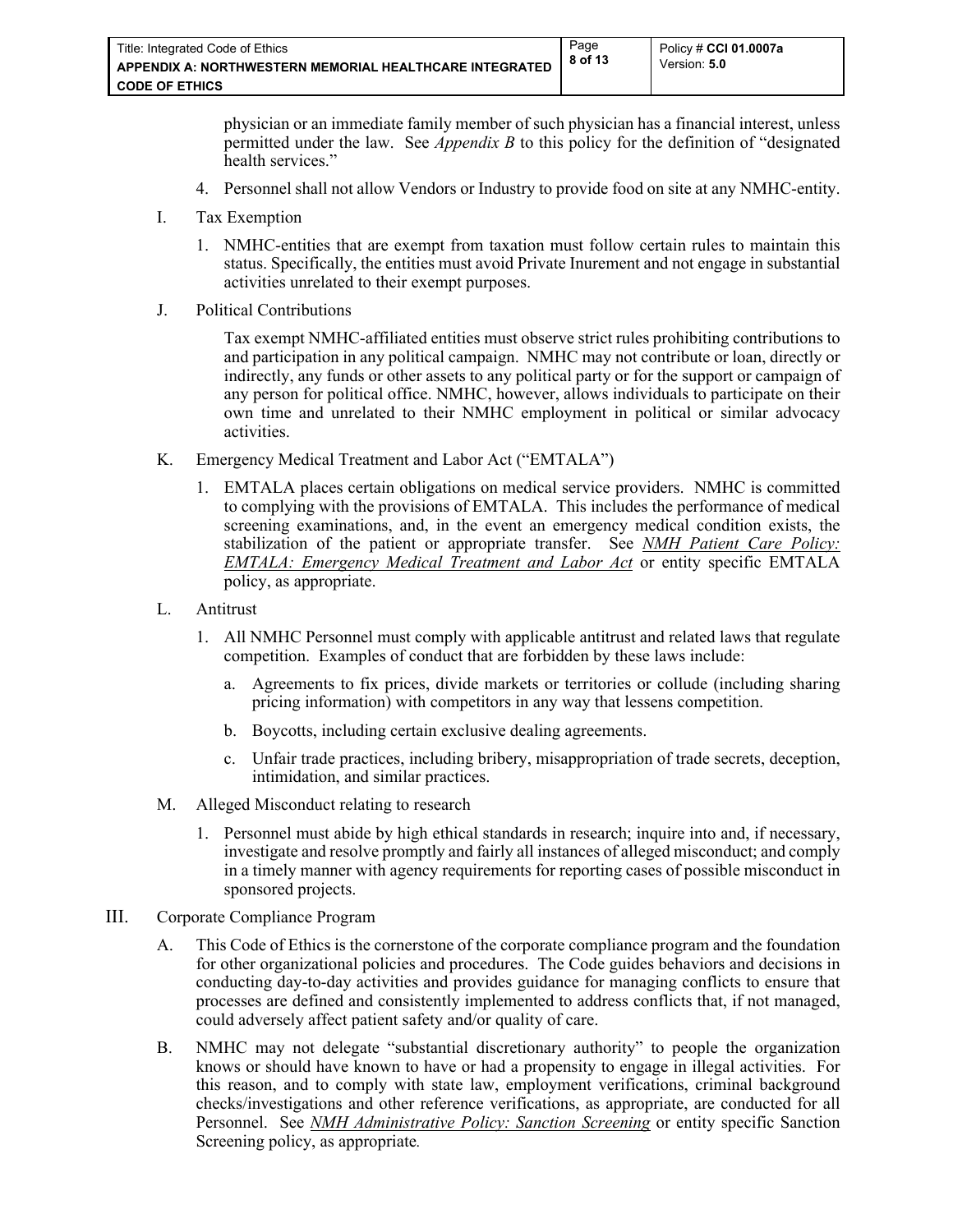- C. Responsibility for the Corporate Compliance Program
	- 1. NMHC has appointed a Chief Integrity Executive to establish and maintain an Office of Corporate Compliance & Integrity to administer the corporate compliance program.
	- 2. The Office of Corporate Compliance & Integrity will provide guidance and obtain legal counsel review to address inquiries as necessary.
	- 3. If an individual feels that an issue requires the attention of the Office of Corporate Compliance & Integrity, the individual should contact the Office of Corporate Compliance & Integrity directly before initiating contact with persons not associated with NMHC. See *NMHC Administrative Policy: Reporting of Wrongdoing: Responsibilities, Protections and False Claims Laws*.
- D. Responsibility to Report Violations
	- 1. Ethical behavior is the responsibility of every individual. All individuals have a duty to promptly report any dishonest or illegal activity and actual or potential violation of the Code, the corporate compliance program, or organizational policies and procedures that guide behavior and decisions in conducting day-to-day activities. See *NMHC Administrative Policy: Reporting of Wrongdoing: Responsibilities, Protections and False Claims Laws.*
	- 2. If an individual knows, or reasonably believes, that someone has or is about to commit a violation of the Code and does not promptly report it as described, he or she will be subject to appropriate disciplinary action. This may include demotion or termination of employment or other relationship. Under no circumstance is criminal conduct by Personnel considered within the scope of his/her employment or authority.
	- 3. The distinction between criminal conduct and conduct that may violate civil laws is not always clear. Therefore, if an individual knows of any act by another individual which violates, or appears to violate, a provision of the Code, the individual must report it.
- E. Confidentiality of Reports
	- 1. The identity and the information reported by an individual will be shared only on a "needto-know" basis with those responsible for resolving the concern. NMHC will make all reasonable efforts to maintain the confidentiality of the identity of any person who reports possible misconduct. See *NMHC Administrative Policy: Corporate Compliance and Integrity Investigations: Responsibilities and Procedures.*
	- 2. In addition to Section III.E above, the Office of Corporate Compliance & Integrity has authority to release this information to:
		- a. Appropriate third parties such as outside counsel and independent public accountants, as necessary, in order to resolve the concern;
		- b. NMHC management who are not the subject of the report and whose duties and responsibilities require them to be informed about the report or the results of the subsequent investigation of the report;
		- c. Any appropriate Board or Board committee; or
		- d. Law enforcement officials, as appropriate.
	- 3. In general, individuals filing reports should not disclose the contents of the report to anyone other than those responsible for and involved in resolving the concern (i.e. the Office of Corporate Compliance & Integrity, Human Resources, etc.).
	- 4. The Office of Corporate Compliance & Integrity will treat and investigate anonymous reports as seriously and fully as those filed or communicated by individuals who identify themselves. See *NMHC Administrative Policy: Corporate Compliance and Integrity Investigations: Responsibilities and Procedures.*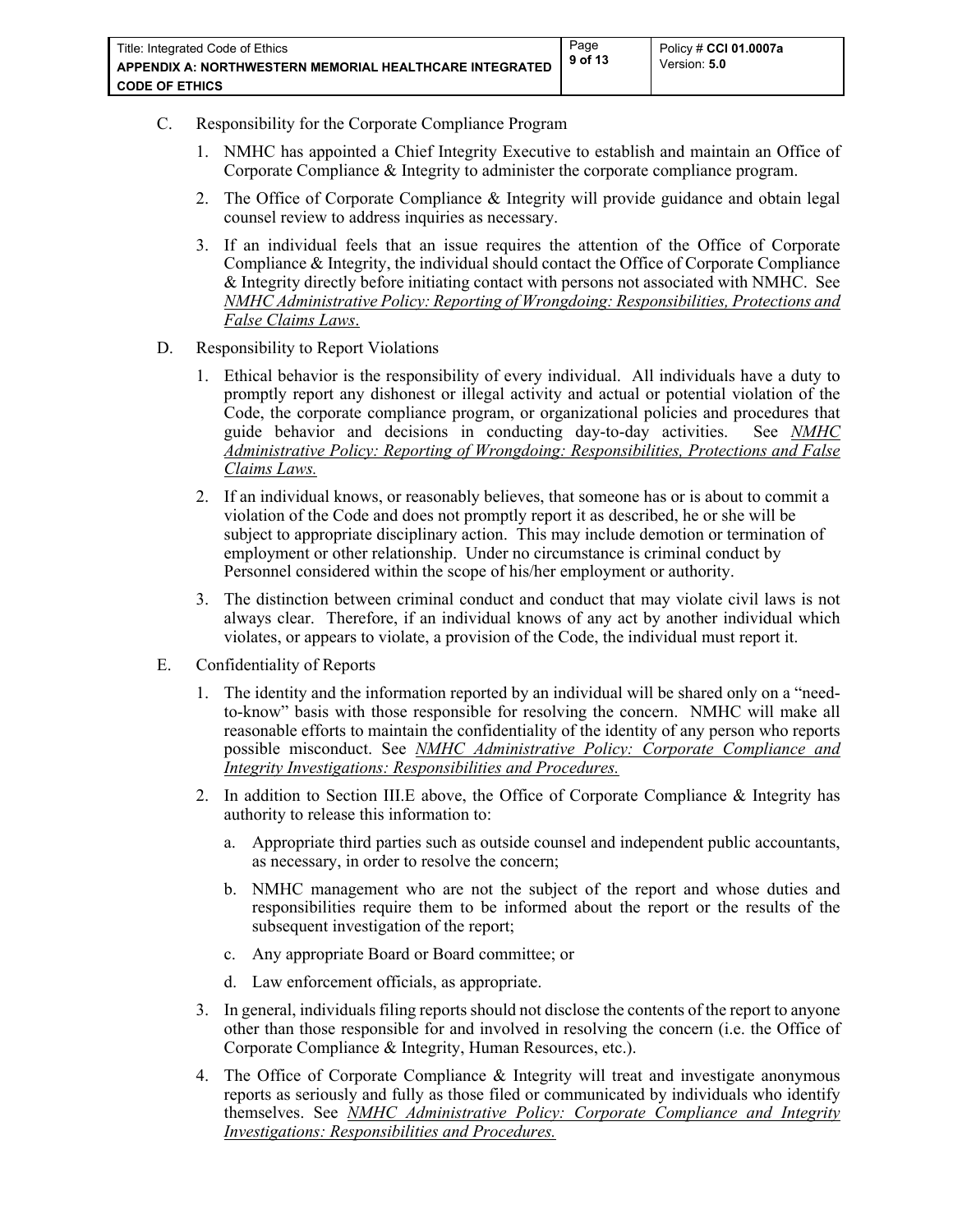- F. Protection From Retaliation
	- 1. NMHC will not retaliate against Personnel who have filed a report based on a good faith belief that someone is about to commit, or has committed, a crime or violation of the Code. Good faith means actually believing or perceiving that the information reported is true. See *NMHC Administrative Policy: Reporting of Wrongdoing: Responsibilities, Protections and False Claims Laws*.
	- 2. Personnel who attempt to take or take retaliatory action against any person reporting an incident in good faith will face appropriate disciplinary action up to and including termination of employment or other relationship.
- G. Response to a Report
	- 1. Upon receipt of a report, the Office of Corporate Compliance & Integrity will conduct or cause to be conducted an investigation and recommend actions ranging from those intended to prevent a recurrence (e.g., remedial training) to termination of the wrongdoer's employment or other relationship or such other disciplinary action, as appropriate under the circumstances. Corrective actions may also include prompt restitution of overpayment amounts or notification to an appropriate governmental agency, as applicable. See *NMHC Administrative Policy: Corporate Compliance and Integrity Investigations: Responsibilities and Procedures.*
- H. Due Diligence in Delegation of Authority
	- 1. Personnel with the authority or responsibility to act on behalf of NMHC must be familiar with the provisions of the Code.
	- 2. Managers must be careful in delegating substantial discretionary authority and responsibility and, before doing so, should consider a person's prior business conduct and behavior.
- I. Discipline for Violations
	- 1. Disciplinary actions up to and including termination of employment or other relationship may be taken for:
		- a. Authorization of or participation in actions that violate the Code;
		- b. Failure to report a violation of the Code;
		- c. Refusal to cooperate in the investigation of a violation of the Code;
		- d. Failure by a violator's manager(s) to detect and report a violation of the Code, if such failure reflects inadequate supervision or lack of oversight; and/or
		- Retaliation against an individual for reporting a violation of the Code.
	- 2. Ensuring compliance with the standards set forth in the Code is an important NMHC objective and requires all individuals to take seriously their obligations as outlined above. Violations of the Code will not be tolerated and, consistent with applicable collective bargaining agreements, will result in one or more of the following sanctions, as appropriate:
		- a. Coaching
		- b. Written reprimand
		- c. Suspension pending investigation
		- d. Demotion
		- e. Termination
		- f. Required reimbursement of losses or damages
		- g. Referral for criminal prosecution or possible civil action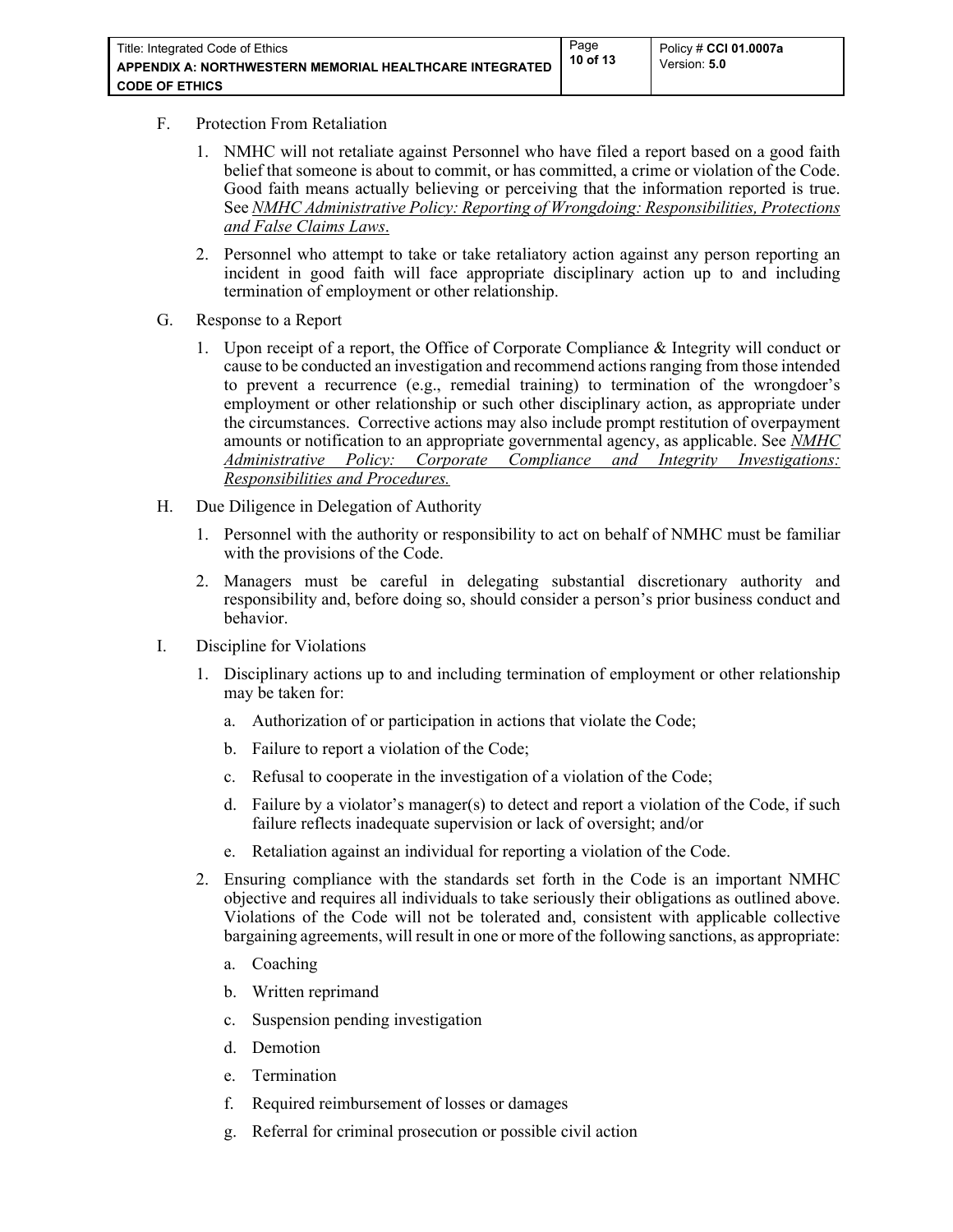- 3. In most cases, progressive discipline (the gradual increase in the severity of sanctions for an act) will be employed. However, if the violation is sufficiently serious, or performed with willful disregard of the Code, immediate termination may result.
- 4. Notwithstanding the foregoing, specific disciplinary actions may be set forth in NMHC policies.
- 5. Notwithstanding the foregoing, Medical Staff are subject to discipline and due process as set forth in the applicable Medical Staff Bylaws.
- 6. Notwithstanding the foregoing, House Staff are subject to the McGaw Medical Center of Northwestern University's process for Evaluation and Addressing Performance Deficiencies in the McGaw House Staff Manual. See, *NMHC Medical Staff Policy: Code of Conduct for House Staff.*
- J. How to Report an Offense or Suspected Offense
	- 1. Questions or concerns about legal or ethical issues may be reported to an individual's supervisor. If the supervisor does not provide a satisfactory response in a reasonable amount of time, the question or concern should be escalated.
	- 2. Alternatively, questions or concerns may be reported as set forth on *Appendix A-1* to this policy.

**APPENDIX A: Jennifer Wooten Ierardi**  NMHC Integrated Code of Ethics Chief Integrity Executive

#### **Effective Date: 09/01/2021**

#### **REVIEW HISTORY**

Revised: 01/01/2011 - Migrated from NMH 1.11 ADM, v 05/29/2008 Revised: 08/2015 Reviewed: 09/19/2016 09/01/2021 – Palos Inclusion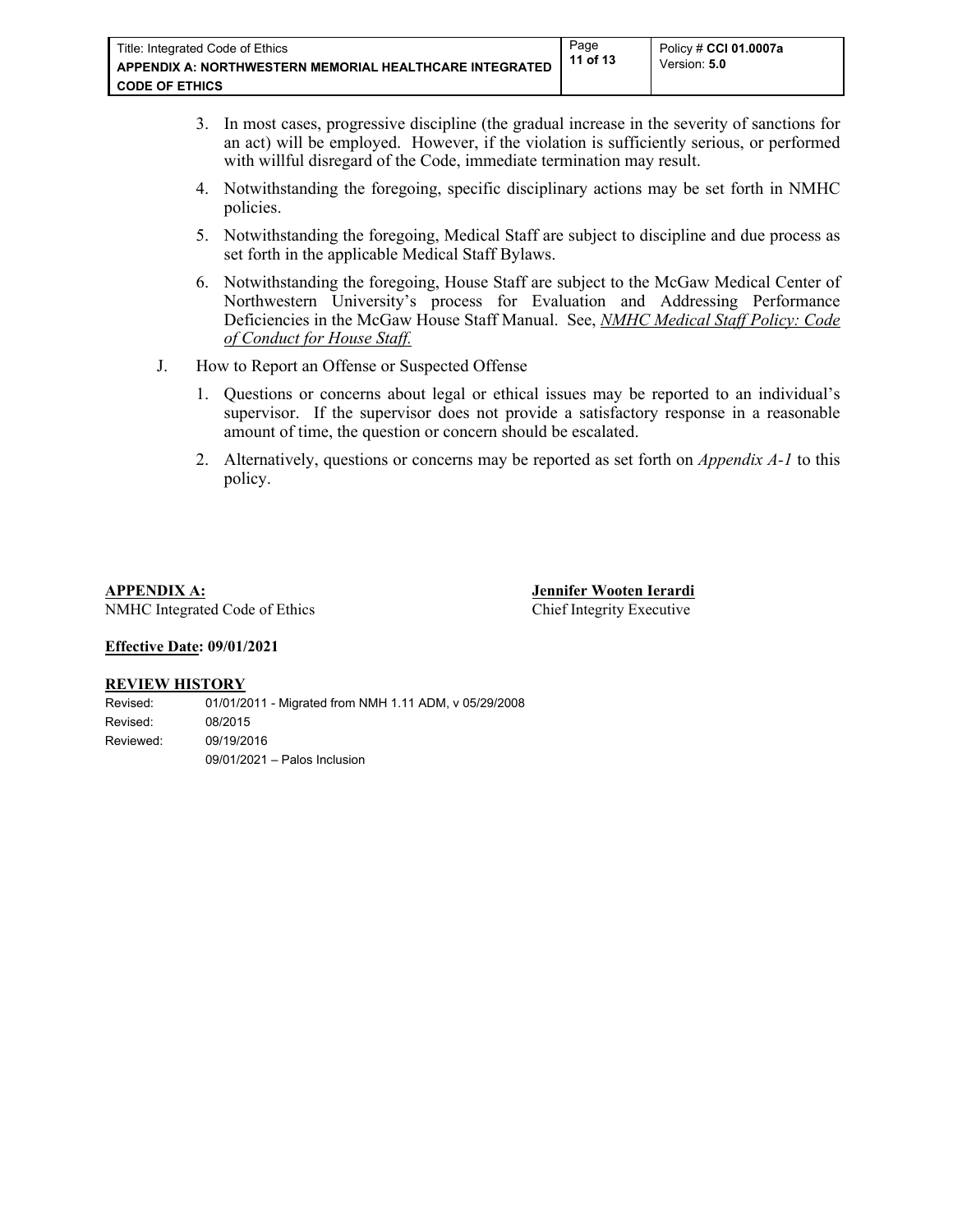| Title: Integrated Code of Ethics      | Page<br>12 of 13 | Policy # CCI 01.0007a1 |
|---------------------------------------|------------------|------------------------|
| <b>APPENDIX A1: REPORTING METHODS</b> |                  | Version: 5.0           |

#### <span id="page-11-0"></span>**Appendix A-1: Reporting Methods**

Questions or concerns about legal or ethical issues may be reported as follows:

- A. Email individuals in the Office of Corporate Compliance & Integrity at [compliance@nm.org](mailto:compliance@nm.org). A listing of staff of the Office of Corporate Compliance & Integrity is available on NMI.
- B. Call individuals in the Office of Corporate Compliance & Integrity or call the main number: 312-926-4800.
- C. Contact the Compliance Confidential Hotline at 844-339-6271 or log into [www.nm.ethicspoint.com](http://www.nm.ethicspoint.com/). The confidential hotline and website are managed by an outside entity unrelated to NMHC. Reports may be made anonymously.
- D. Write a letter or present in person at the Office of Corporate Compliance & Integrity, 541 North Fairbanks Court, 10<sup>th</sup> Floor, Suite 1065, Chicago, Il 60611.

**APPENDIX A1: Jennifer Wooten Ierardi**  Reporting Methods **Chief Integrity Executive** 

#### **Effective Date: 09/01/2021**

#### **REVIEW HISTORY**

| Written:  | 08/2015                        |
|-----------|--------------------------------|
| Reviewed: | 09/19/2016                     |
|           | $09/01/2021 -$ Palos Inclusion |